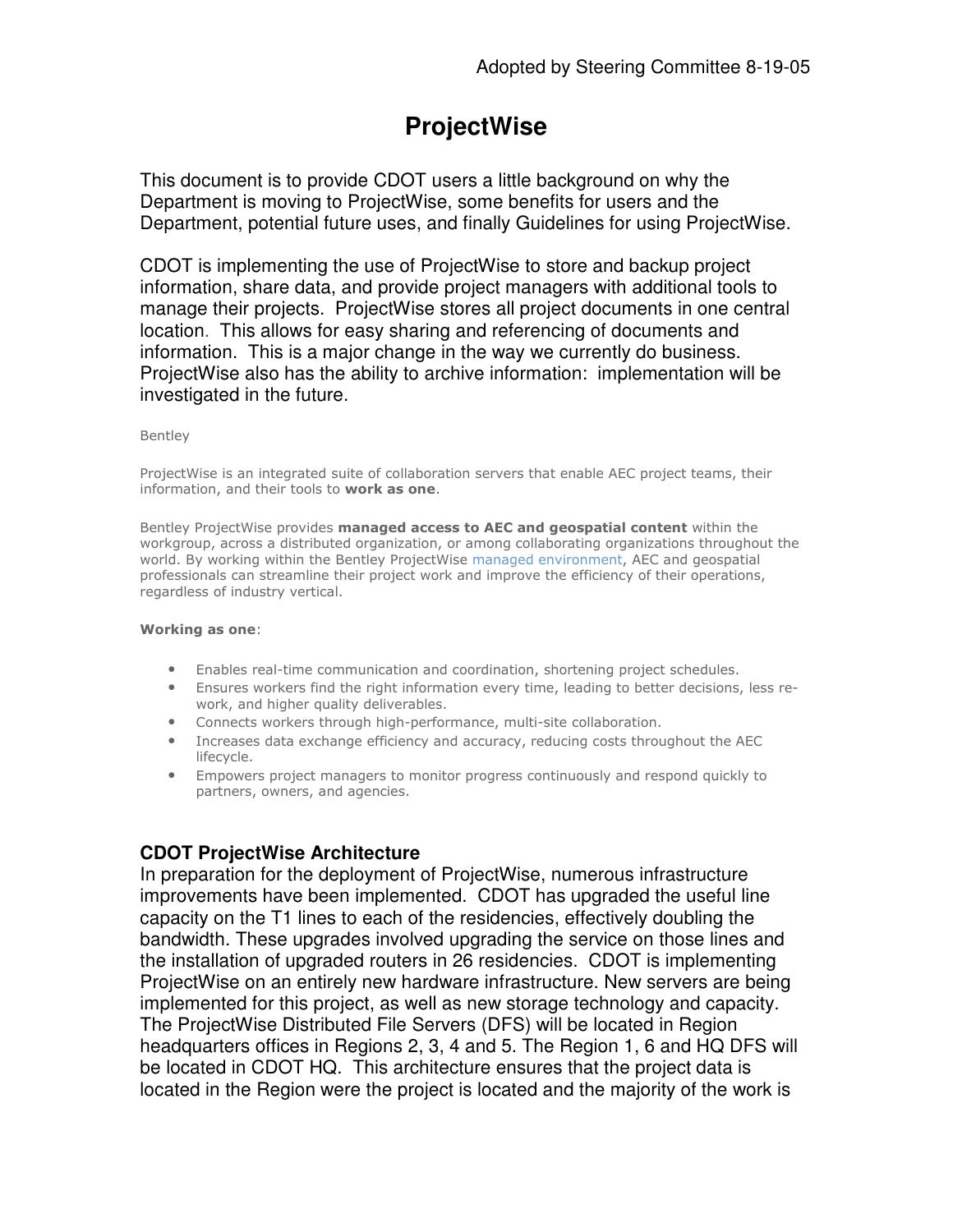performed. Figure 1 and Figure 2 show the ProjectWise server environment the File Retrieval process.



**Figure 1 – ProjectWise Environment**

**Figure 2 – ProjectWise File Ret rival Process**

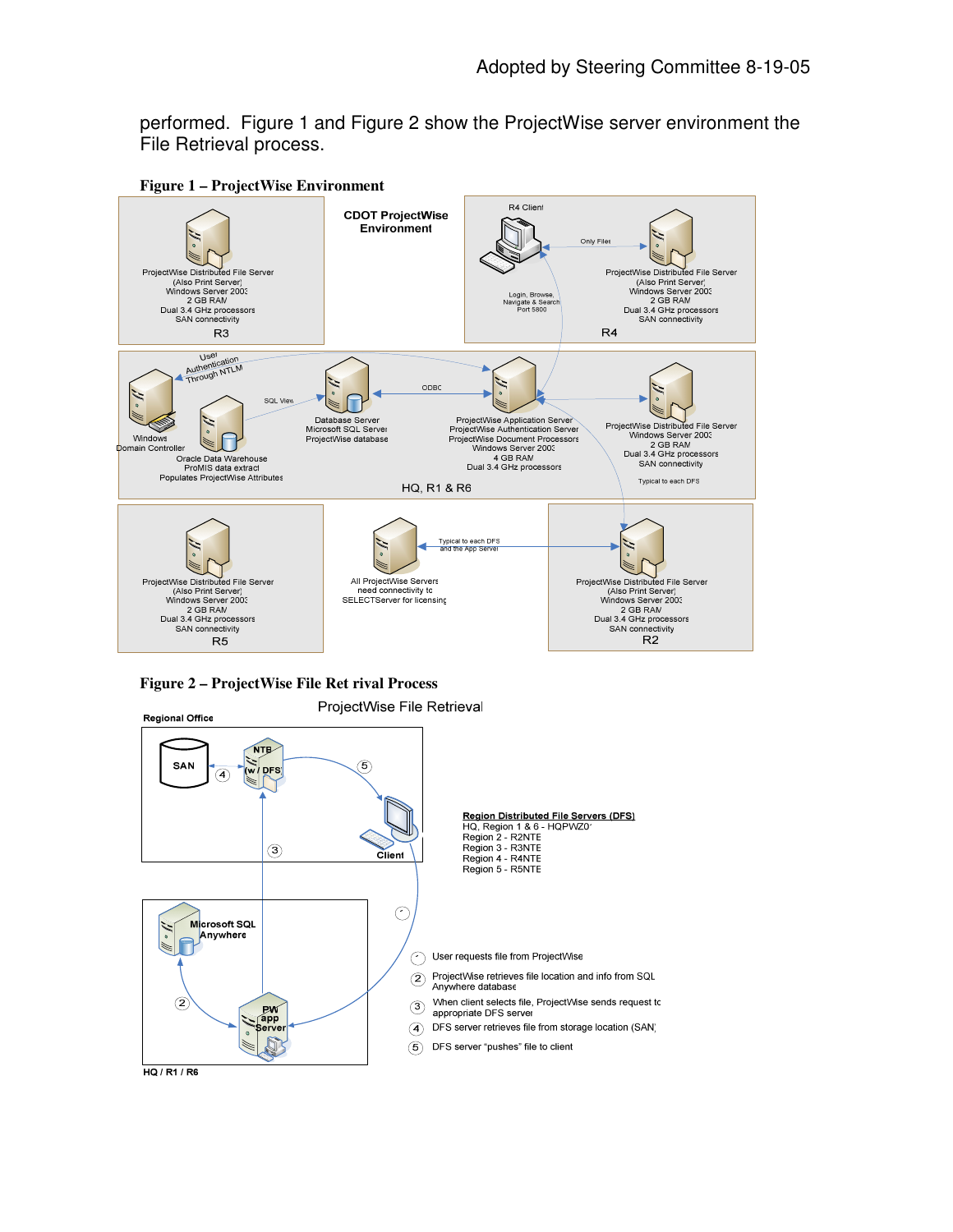Currently, CDOT shares and recreates a lot of information between project team members from CAD drawing files, to reports and permits. The current workflow requires the creator of a document to send it out to team members where they then store it on their PC thus creating multiple instances of the same file. The creation of multiple files all over the place has obvious disadvantages of:

- Is this the latest file?
- Oops, I just overwrote the one I was supposed to be using.
- Incompatible file formats.
- Too much/too few data, not the data recipient really needs.
- Locating the necessary project files on different computers.
- Inability of passing off a project to another user (see above bullet).
- The creator of the file edits the file and forgets to re-send it out to everyone.
- Someone getting into a document and making changes when they did not have the permission to do so.

ProjectWise will help us more effectively share data and manage our projects within a collaborative environment to prevent the above from happening thereby streamlining and making the project development process more efficient.

Data managers will create a project in ProjectWise and each specialty group will have a folder where they will store their information. To date specialty advisory groups have helped create the folder structure and resulting workflows that will be implemented. These folders have file and directory security set so that only the specialty group members in the Region and HQ will have read/write permissions, everyone else will have read access. This is where the power of ProjectWise comes into play, because file and directory permissions have been set to read access, it allows them to share that information with other project team members with out fear the data will be accidentally changed or destroyed. The creator of the document can store it in one location, edit and update it as required while other team members can reference that file and know they are working with the correct and latest information.

Files will be easily accessed by reproduction for printing and advertisement needs.

ProjectWise server will be backed up on a regular schedule so the problem of losing data due to computers crashing or accidental deletion of files will be minimal.

# Project Management

ProjectWise is also a project management tool that will allow CDOT managers to access data directly without having to call to get the information. For example check schedules, review reports, reference others files, check on clearances, etc.

ProjectWise Guidelines have been developed to enable CDOT to successfully implement this program.